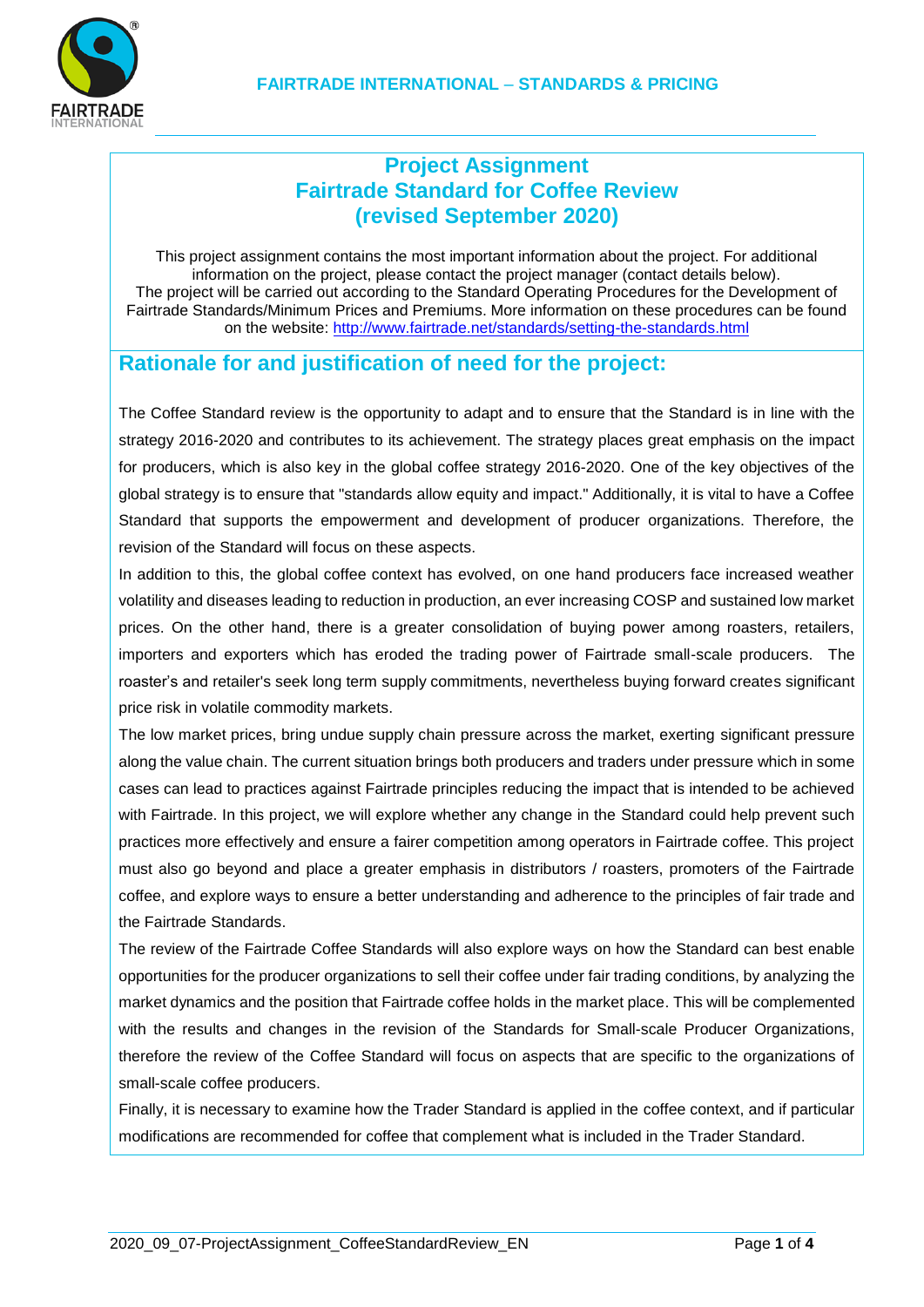

#### **Risk assessment:**

The following risks could affect the success of the project:

a) Low participation in the consultation process

*Mitigation*: Work hand in hand with Producer Networks and NFOs to motivate participation of certified producers and other actors in the coffee value chain. The cases in which the presence of Fairtrade is under development, the local NFOs could play a key role in communication, liaising directly with stakeholders and engaging them in the project.

b) Stakeholders with different degrees of engagement with Fairtrade coffee may expect that their input will lead to a specific standard revision or outcome, while not all suggested proposals for revisions from stakeholders are appropriate in a global context.

*Mitigation*: Stakeholders will be provided with a synopsis of all input received in the most transparent way possible, so they can understand how all input is weighed and solutions are devised for the best possible outcome for a generic and global standard. The input received from stakeholders with limited engagement with Fairtrade should not undermine the input from stakeholders actively engaged in the Fairtrade system (SPOs, traders, roasters, PNs and NFOs).

c) Despite a thorough consultation, the Standard could leave out specific issues that affect negatively the trading position of stakeholders when put into practice.

*Mitigation*: Any issues that require a revision after publication, must be informed to S&P supported with concrete evidence. After one year of implementation, an evaluation will be scheduled by S&P to bring any potential changes and recommendations for decision to the SC. The current project scope will be the basis for the evaluation.

| <b>Project Start Event:</b>                   | <b>Project Start Date:</b> |
|-----------------------------------------------|----------------------------|
| Publication of final project assignment       | June 13th, 2019            |
| <b>Project End Event:</b>                     | <b>Project End Date:</b>   |
| <b>Publication of revised Coffee Standard</b> | March, 2021                |

# **Project Goal and Objectives:**

**Goal:** Improve the Fairtrade Standard for coffee, so that it contributes to a greater sustainability of coffee

production and trade, fairer trade practices and sustainable livelihoods for coffee producers and their families.

### **Objectives:**

1. Align the Coffee Standard with the current Trader Standard (TS); and adapt TS rules to the specific context of coffee, if necessary.

2. Align the Coffee Standard with the Fairtrade Standard for Small-scale Producer Organizations (SPOs). Explore ways to better ensure that certified producer organizations are genuine and viable SPOs, with the possibility to trade effectively their coffee in an increasingly challenging commercial environment, on the basis of fair trading conditions and with the potential to further develop and become empowered organizations, enabling sustainable livelihoods to their members.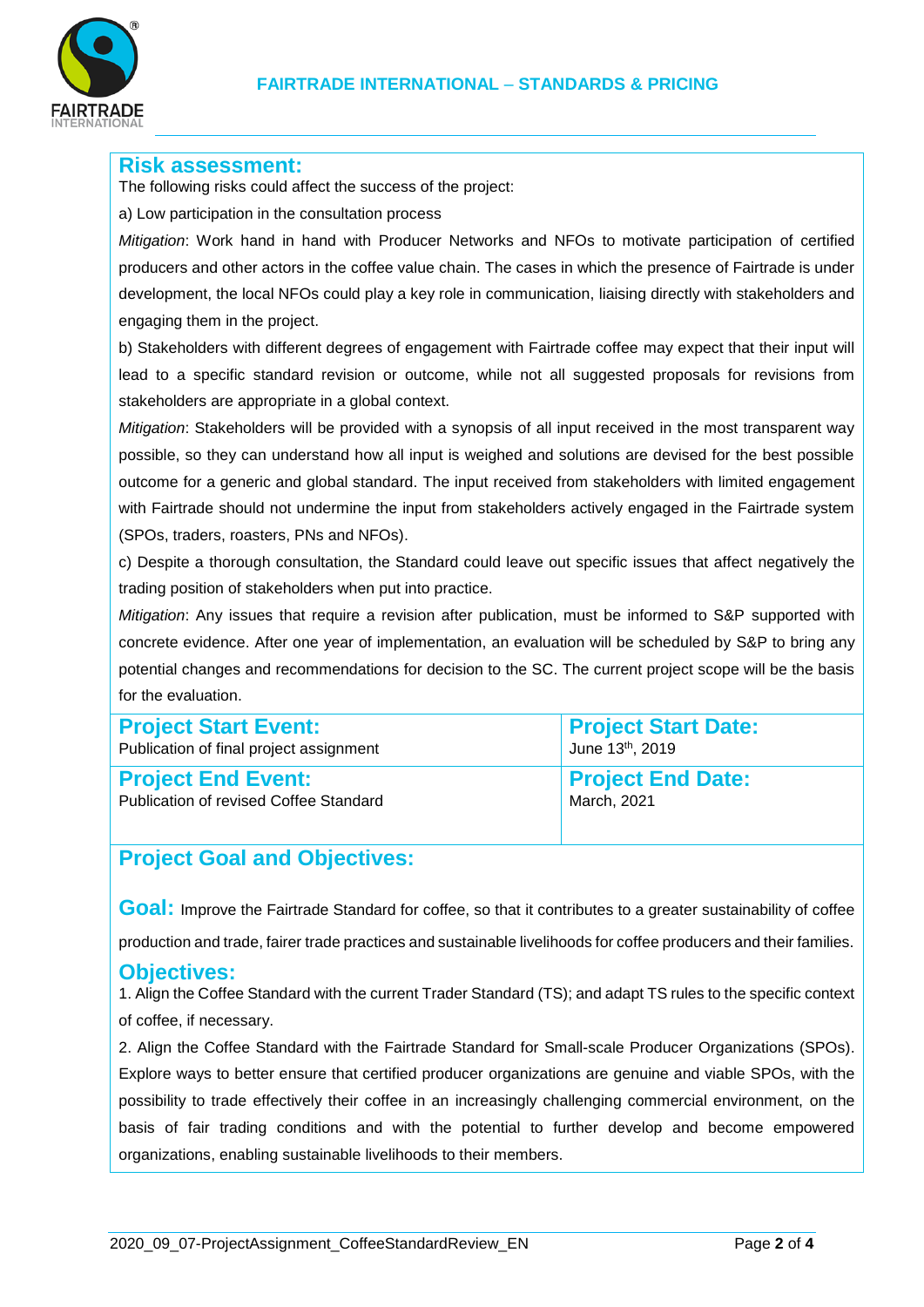

3. Define clearer rules on pricing and contract issues so that commercial actors and their activities lead to transparent and fair trade relations with producer organizations while recognizing their crucial role all along the value chain.

4. Ensure consistency with international trade rules while promoting good trading practices in coffee.

5. Apply the new standard design, including the changes that have been applied to Fairtrade Standards on simplification of wording, reorganization of requirements, and deletion of redundancies, added or improved guidance and adapting the new standard layout.

6. Explore mechanisms to identify and address deforestation risk and how these could be included in the standard.

7. Consider additional environmental requirements to mitigate climate change, and preserve and increase biodiversity.

8. Explore solutions to address Human Rights Due Diligence–in particular for the implementation of risk based child and forced labour monitoring and remediation.

### **Connection with Theory of Change (ToC):**

This project contributes to the goals of Fairtrade International which is to make trade fair, empower small producers and foster sustainable livelihoods. In particular, it aims to enable resilient and viable producer business, strong and inclusive coffee SPOs, and enhanced benefits for small producers and their communities. For more information on the ToC visit this **[link](https://www.fairtrade.net/impact-research/our-theory-of-change.html)**.

### **Project scope:**

This project covers both Arabica and Robusta coffee.

The geographical scope is global.

This review can cover any coffee issue that can be addressed through the standards, even if it is not currently included in the Fairtrade Standard for coffee, for small-scale producers or for traders.

The Fairtrade Standard for Coffee is complementary to the Fairtrade Standard for small-scale producer organizations (Fairtrade Standard for SPOs), and the standard for traders (Trader Standard). So, it applies to both producers and traders. For more information on Fairtrade Standards click this [link.](http://www.fairtrade.net/standards/our-standards.html)

# **Out of scope:**

Review of the current price scheme Review of the current Fairtrade Minimum Price and Premium Review of Hazardous Materials List Impact based standards project